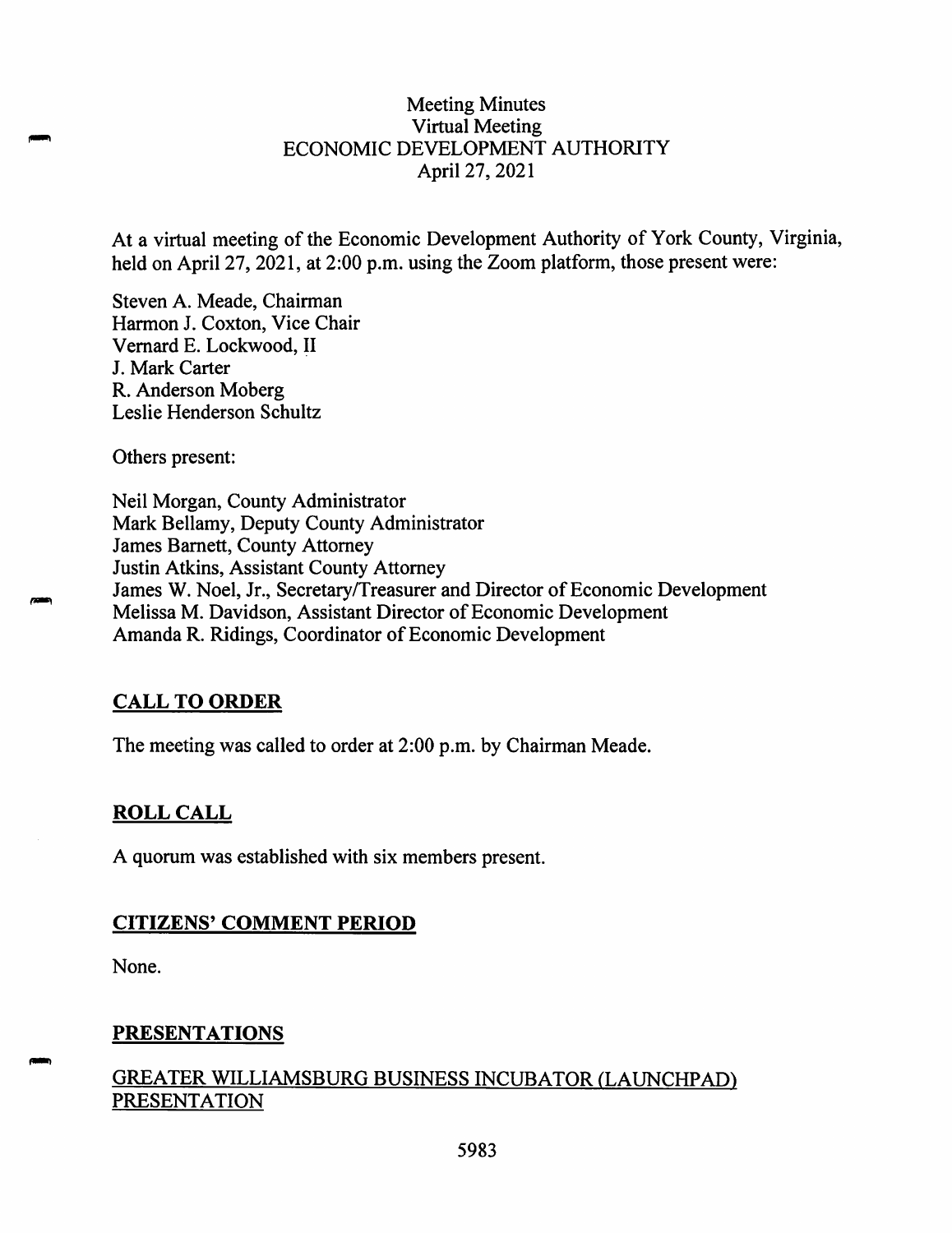Rachel Frazier, Director of the Greater Williamsburg Business Incubator, provided an update on the organization's progress, from 2019 to 2021.

### **NEW BUSINESS**

#### PARKWAY PRINTSHOP GRANT MODIFICATION REQUEST

Mr. Noel reported that Jared Chubb, owner of Parkway Printshop, is requesting a grant compliance time extension. Parkway's grant funding is tied to receiving a Certificate of Occupancy for the renovation of his new facility on Merrimac Trail by July 10, 2021. Because there is currently a severe backlog for many building materials, Mr. Chubb would like an extension to September 15, 2021.

Mr. Coxton motioned to approve the Parkway Printshop grant modification request.

Mrs. Schulz seconded the motion.

On roll call the vote was:

Yea: (6) Carter, Coxton, Lockwood, Moberg, Schultz, Meade Nay: (0)

# MOBJACK BAY COFFEE ROASTERS GRANT MODIFICATION REQUEST

Mr. Noel reported that Celeste Gucanac, owner of Mobjack Bay Coffee Roasters, is requesting a grant compliance time extension. Mobjack's grant funding is tied to their facilities kitchen expansion and equipment upgrades. Unlike Parkway Printing, this grant was front-loaded and so they have received funding. They have already submitted approved invoices and receipts for \$37,005 of the \$50,000 grant. The extension request is to move full project completion from May 1, 2021 to May 1, 2022. This request is predicated on the requirements imposed by the National Park Service (NPS) related to historic building modifications. He stated that Ms. Gucanac has done an exceptional job of managing this project and is working diligently to get this expansion completed.

Mr. Moberg motioned to approve the Mobjack Bay Coffee Roasters grant modification request.

Mr. Lockwood seconded the motion.

On roll call the vote was:

Yea: (6) Nay: (0) Coxton, Lockwood, Moberg, Schultz, Carter, Meade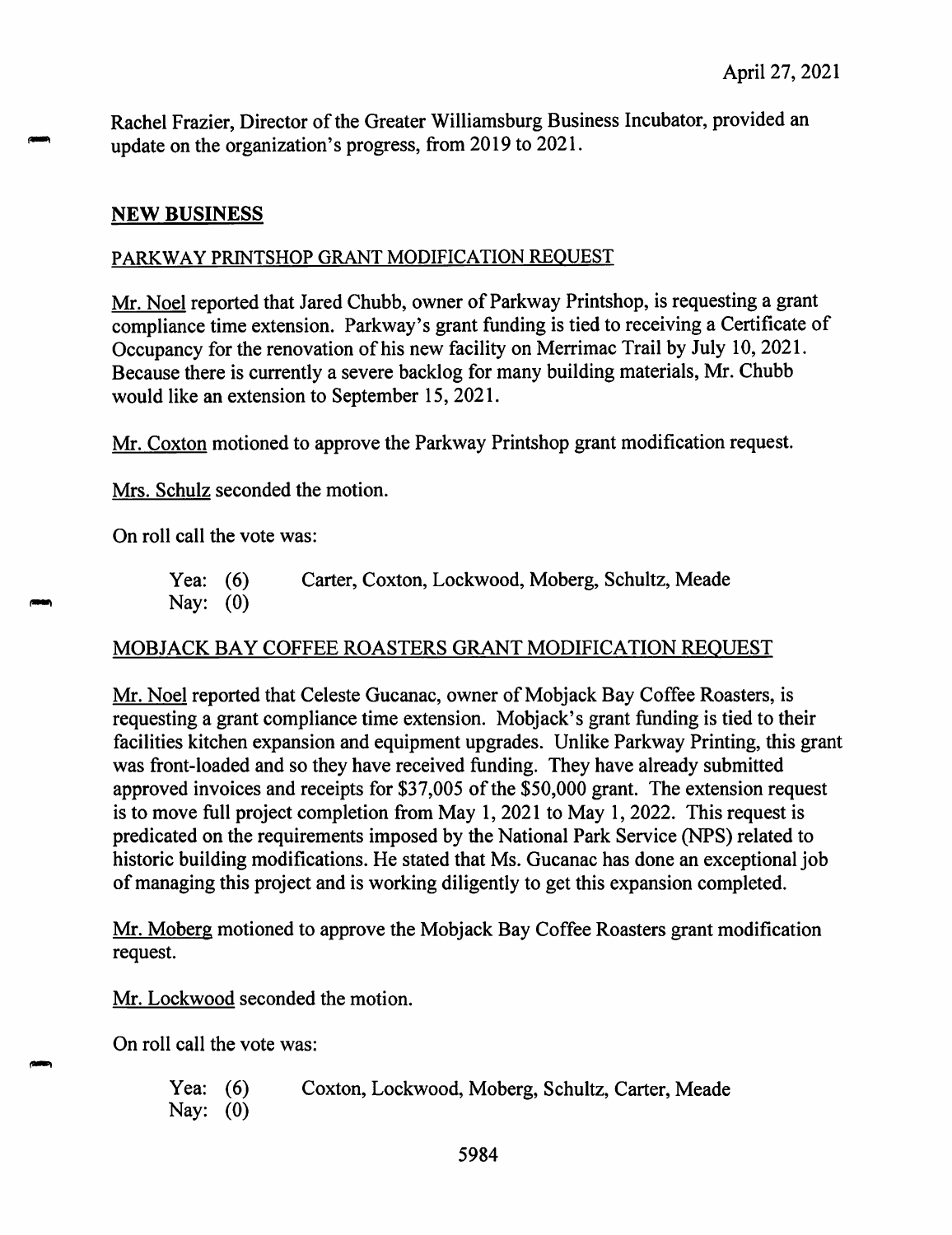# BACK CREEK DREDGING PROJECT SUPPLEMENTAL FUNDING REQUEST

Mr. Noel explained that, shortly after our last meeting, we received the Corps of Engineers draft plan and budget for the Back Creek Dredging Study. The EDA's initial contribution of \$150,000 was based on a *preliminary* estimate of the study cost. The new information and budget reflects a higher cost to perform this work and will require an additional contribution from the EDA, as the local sponsor, of \$78,626. He noted that, after receiving this information and sharing it with Adam Frisch, our subject matter expert, we have concluded that we have no real basis for challenging their budget and without the additional contribution, the project won't be able to continue.

Mr. Noel reported that there are only two sources of funding for this additional cost, the EDA or Seaford Scallop Company. Seaford Scallop Company has agreed (non-binding) to fund the local share of the actual dredging that we estimate will be in the \$300,000 to \$400,000 range, although this could significantly increase depending on how the spoils are going to be handled.

Mr. Noel stated that he is very supportive of assisting with this project in order to help retain an iconic, legacy business in the County. We have adequate funding to provide this additional contribution, and still retain enough reserves for other projects.

Mr. Lockwood pointed out that we are assisting more than one company. There are quite a few independently owned operators and boats that use the facility.

Mrs. Schultz asked if we would be anticipating any more monetary exposure.

Mr. Noel explained that he has been told this would be the last contribution.

Mr. Lockwood motioned to approve \$78,626 from the EDA's capital fund for the Back Creek Dredging project for supplemental funding.

Mr.Coxton seconded the motion.

On roll call the vote was:

Yea: (6) Nay: (0) Lockwood, Moberg, Schultz, Carter, Coxton, Meade

#### COMMERCIAL SPACE AND BUSINESS CLOSURE UPDATE

Mrs. Davidson reported on available commercial space in the county and on closed business data from 2020. She noted that the retail vacancy rates are below the ten year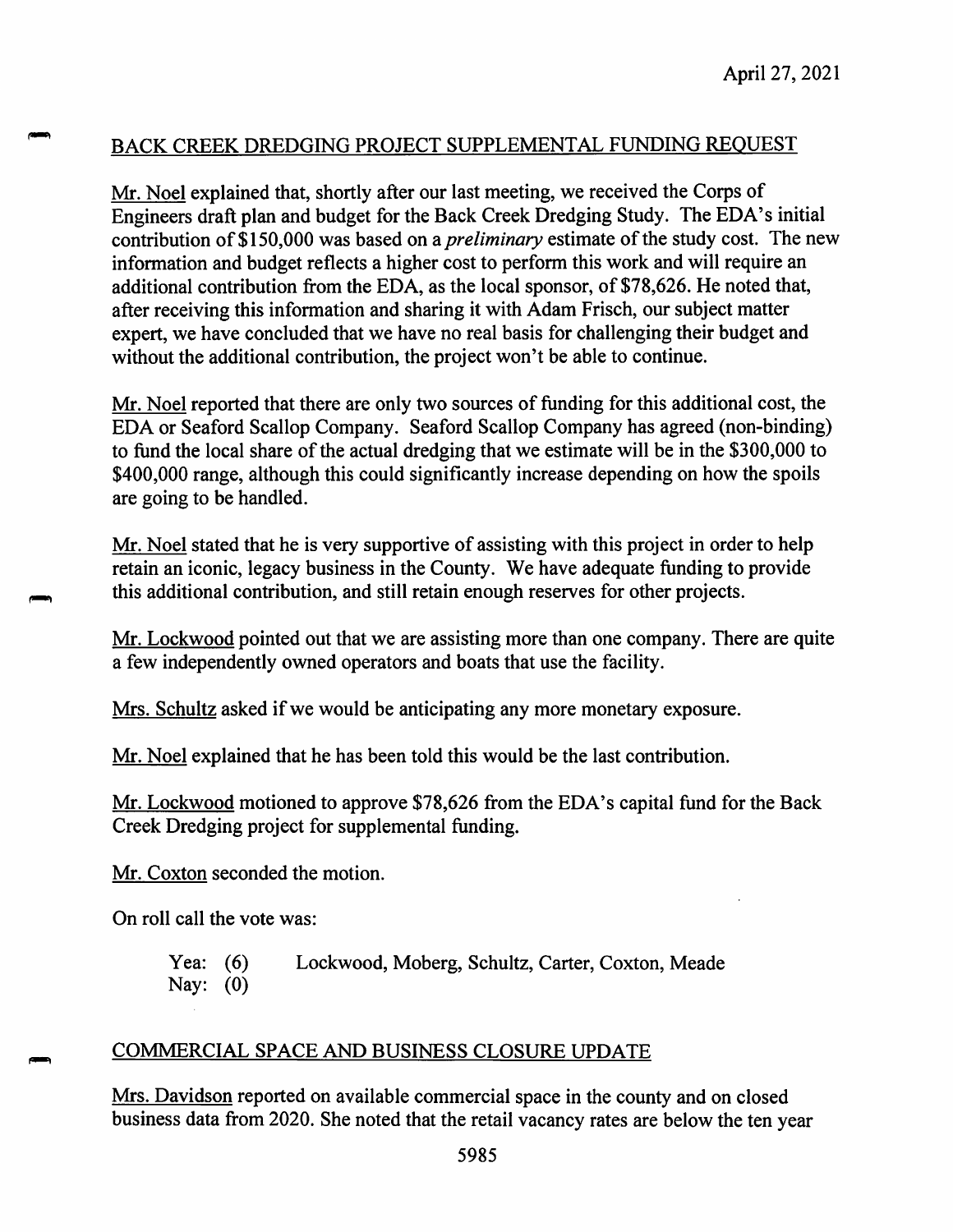average, are well within the normal range that we have experienced in York County for many years, and are still not as high as they were in 2015. Given the pandemic, we were pleasantly surprised at the data. For industrial properties, it is clear that there is almost no available space for bringing in new companies and the vacancy rate for that type of space continues to remain quite low. There are only six spaces currently listed.

Mrs. Davidson explained that, per the Commissioner of Revenue, a total of 415 businesses closed between the business license renewal period of March 2020 through March 2021. 158 of those were commercial and 257 were home-based. She noted that, based on the numbers we currently have, this is quite average, and even a bit lower than anticipated, considering the damaging effects of the pandemic on many local economies. This data does not take into account the number of "closed" businesses that were actually purchased by new owners and immediately reopened for business, which happens often. It also doesn't reflect the 358 new business licenses in the county during this timeframe. The number of new home-based businesses (247 or 69%) is also noteworthy, as she noted how it supports the world-wide trends occurring now, and helps to justify our efforts and initiatives aimed at supporting our home-based businesses.

Mr. Noel explained that the cost to build has increased significantly over the past year. Site development costs and materials have gotten much more expensive, however, rental rates for industrial and warehouse spaces have not increased.

Mr. Noel stated that the property at 800 Old York Hampton Highway would make the most sense for the EDA to develop a light industrial park. He believes we could fit four to five small buildings there and that we already have prospects interested in that area.

Mr. Coxton reported that the data clearly shows we need industrial property and that's the way he believes we need to go.

#### **CLOSED MEETING**

The Chairman noted it was in his judgment appropriate for the Authority to enter into closed meeting as authorized by the Freedom of Information Act for the purpose of prospective business under Section 2.2-3711(A)(5).

Mr. Lockwood moved that the Authority enter into a closed meeting for the aforesaid purpose and that the Authority deemed it necessary, as specified by the Virginia Freedom of Information Act, that non-members Neil Morgan, Mark Bellamy, Jim Barnett, Justin Atkins, Jim Noel, Melissa Davidson, and Amanda Ridings be present during the closed meeting.

Mr. Coxton seconded the motion.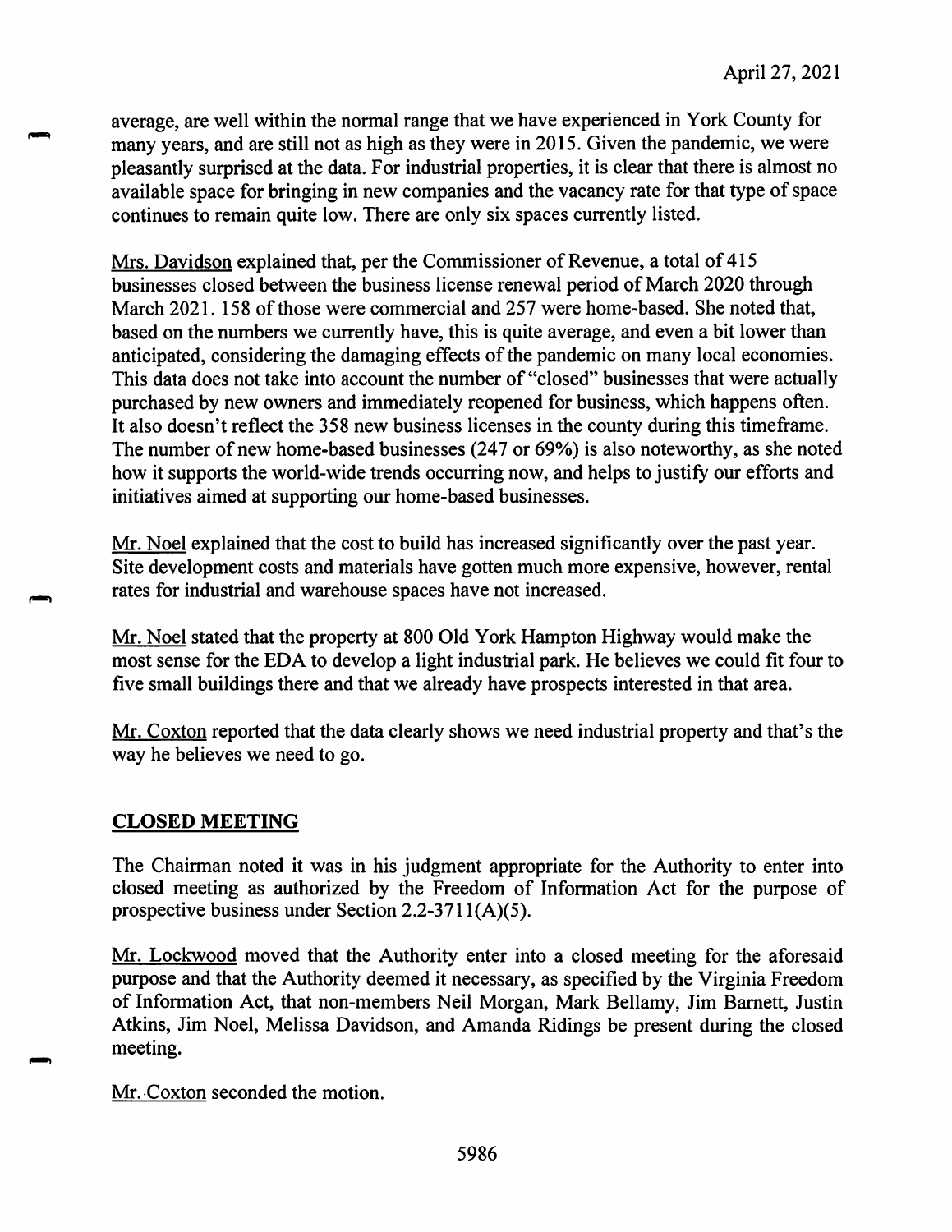On roll call the vote was:

| Yea: | (6) | Lockwood, Moberg, Schultz, Carter, Coxton, Meade |
|------|-----|--------------------------------------------------|
| Nay: | (0) |                                                  |

The Authority entered into closed meeting at 2:55 p.m.

#### **RETURN FROM CLOSED MEETING**

The Authority returned to open meeting at 3:08 p.m.

#### **ROLL CALL VOTE CERTIFYING COMPLIANCE WITH SECTION 2.2-3711.1 OF THE CODE OF VIRGINIA**

Mr. Meade moved that, to the best of each member's knowledge, only public business matters lawfully exempted from the open meeting requirements specified under the Virginia Freedom of Information Act were discussed in closed meeting, and that only such public business matters related to prospective business under Section 2.2-3711(A)(5) was discussed during closed meeting.

The Chairman stated if any member of the Authority believed that there was a departure from the requirements of the Virginia Freedom of Information Act, that the member was required by law to state his objection prior to the vote, indicating the substance of the departure that in his judgment had taken place. No such objection being raised, the roll call was as follows:

Yea: (6) Moberg, Schultz, Carter, Coxton, Lockwood, Meade Nay: (0)

#### **NEW MATTERS**

None.

#### **FINANCIAL REPORTS**

The Chairman duly noted the receipt of the March 2021 financial reports.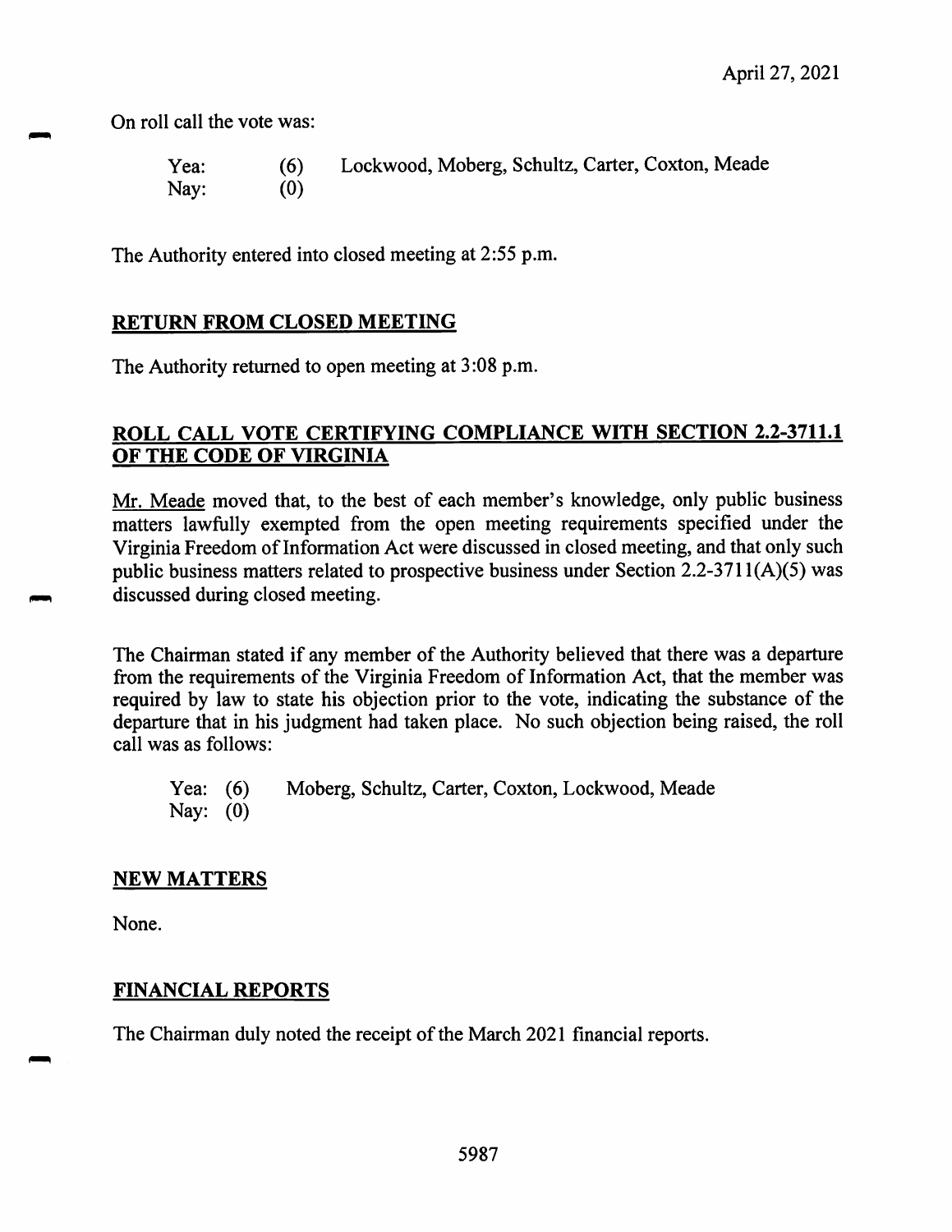## **APPROVAL OF MINUTES**

The minutes of the March 23, 2021, meeting of the Economic Development Authority of York County were approved by vote as follows:

Yea: (6) Schultz, Carter, Coxton, Lockwood, Moberg, Meade Nay: (0)

# **COUNTY ADMINISTRATOR COMMENTS**

Mr. Morgan reported that we are hoping to have the County's budget for the next fiscal year approved at the May 4<sup>th</sup> work session. This will include the cigarette tax that will generate about \$600,000 in the first year. The budget is restoring a lot of what was cut during the pandemic, such as the school division's budget and the County's capital improvement funds. He noted that a compensation increase for employees and a few new positions are being proposed. A new hybrid grounds maintenance crew will be added and the renovation and expansion of the Yorktown Library will begin in about 60 days.

Mr. Morgan explained that there are several reports on the County's website that he encourages everyone to take a look at, such as an analysis of financial impact studies done for mixed use projects, a status report on the Marquis and various miscellaneous information in the weekly correspondence package.

# **DIRECTOR OF ECONOMIC DEVELOPMENT COMMENTS**

Mr. Noel reported that he would send out the Marquis update and fiscal impact study after the meeting. He noted that the next payment to the Marquis bondholders will be less than they are owed and that there are ongoing discussions on options for moving forward.

Mr. Noel stated that there is finally movement on the Beale's property and that most site plan issues have now been resolved.

Mr. Noel explained that the comprehensive plan committee is on their last review of the Economic Development section. He noted that Mr. Moberg represents the EDA on that committee and has done a really good job.

Mr. Noel gave an update on the RWL Restaurant Architectural Services RFP. The selection committee has interviewed the five finalists and ranked the responders. The next step will be negotiating a contract with the first choice. If we are unable to come to terms with that firm, then we will engage with the firm ranked second. He also noted that the retail consultant contract, approved at the last EDA meeting, will have to go out for an RFP. He had thought the service proposed by Retail Advisors could be considered a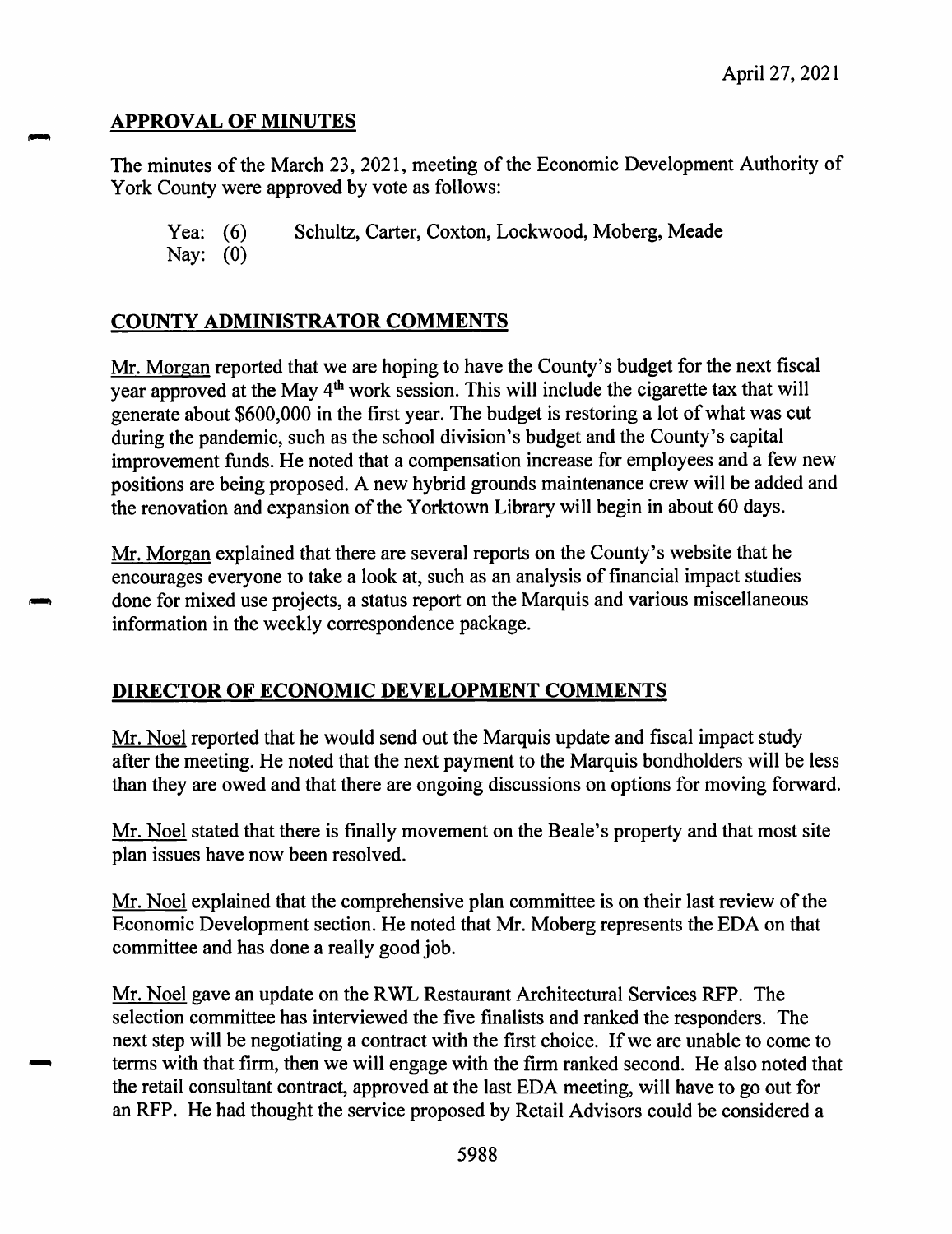sole source vendor, but Purchasing has determined that we need to pu<sup>t</sup> out an RFP for this work.

## **ASSISTANT DIRECTOR OF ECONOMIC DEVELOPMENT COMMENTS**

Mrs. Davidson reported that we are working with our Community Services department to pursue additional CDBG funds to replenish our COVID-19 Small Business Grant Program. Abbitt Woodall has applied for another Si.4 million on behalf of York County, Poquoson and Williamsburg. The additional gran<sup>t</sup> funds will not cover PPE this time, only rent and mortgage relief for qualifying businesses.

Mrs. Davidson noted that the EDA's Commercial Corridor Property Improvement Grant committee has been working on updating the program's parameters, to reflect necessary changes. The proposed updates will be presented for the EDA's approval at the next meeting.

Mrs. Davidson shared that the Small Business Administration's Restaurant Revitalization Fund will be opening up soon for applications. It is <sup>a</sup> very competitive process and businesses have to register in advance. She noted that the information is posted on our website and that we would appreciate the member's help in sharing it with local businesses.

#### **MEMBERS' COMMENTS**

Mr. Coxton asked for <sup>a</sup> repor<sup>t</sup> on the Grafton Garage and Cox Dr. properties.

Mr. Noel reported that Jamie Dodd has purchased the old Grafton Garage facility. He will be expanding his RV sales and repair operations. He also reported that there was some interest in the Coke building on Cox Dr., but no solid contracts have been finalized, so we are still promoting the property to prospects.

Mr. Lockwood asked if the new hybrid crew being hired by the county would be in charge of the bike paths that are overgrown with weeds.

Mr. Morgan explained that VDOT is supposed to maintain that the paths. The hybrid crew will do storm water in an emergency and anything else that needs to be done if we have the capacity to do it.

# **CHAIRMAN'S COMMENTS**

None.